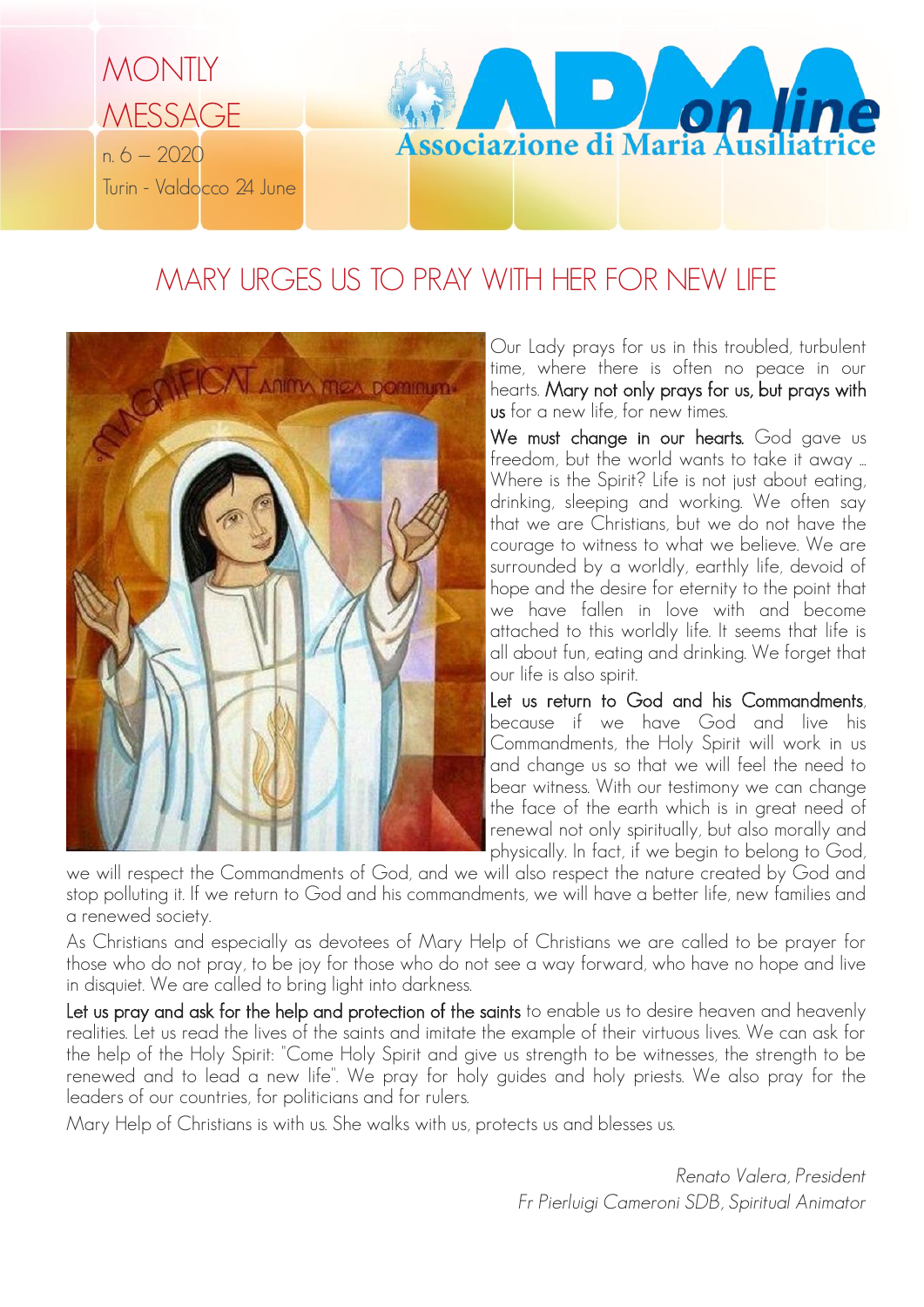

## Formative Journey 2019-2020 Anchored to the two columns: Jesus the Eucharist and Mary Immaculate-Helper

## *Luis Fernando Álvarez González, sdb*

### 9. Come, let us adore him! - First part

The Tabernacle or "Eucharistic Tower" was introduced in the Gothic cathedrals at the time when Eucharistic devotion was beginning to develop. In the tabernacle the Eucharistic bread is kept and adored, the bread which at the consecration was transubstantiated into the Body and Blood of our Lord Jesus Christ. The tabernacle is, therefore, the place par excellence of the presence of the mystery of the Eucharistic Lord. All the work of redemption that the Father accomplished through the Son is contained in the Eucharist. It is a perennial manifestation of his love and the ongoing work of salvation down through the centuries and throughout the world. The tabernacle was usually surrounded by adoring angels, witnesses of the presence of God. They recall the profound link between the earthly liturgy and the liturgy that is celebrated eternally in heaven.

#### History of Salvation

What is the background of the manifestation of grace, love and redemption? The background of the revelation of God's saving love for mankind is the drama of the history of humanity and of the whole universe which is in need of salvation because of original sin. Sin brought night and death into the world. In the history of salvation night means many different things:

- \* when there was nothing, God created light with the first act of creation (Gen 1,1-5).
- \* by night, God made the covenant with Abraham (Gen 15,1-21)
- \* by night, Jacob struggled with God (Gen 32,23-33)
- \* by night, Moses led the people of Israel out of Egypt
- \* in the middle of the night, the Word leapt from heaven to earth (cf. Sap 18,15);
- \* by night, the Son of God was born as man
- \* "On the night he was betrayed, he took the bread."
- \* by night, he rose from the dead.

As it says in the Gospel of John (1,5), "light shines in the darkness and darkness could not overpower it." Therefore, every believer who prays before the Blessed Sacrament can be confirmed constantly that in his life there is nothing so black, sinful or dramatic that cannot be penetrated by the love of God, which dissipates the darkness, purifies the heart and converts from sin by forgiveness. Probably because of this mysterious tension between gold as absolute light and darkness and black which cannot overpower it, this colour combination is characterized by a particular beauty.

Learn more about some of the biblical texts mentioned.

Which nights need to be enlightened?

The paper can be read at the following site:

www.admadonbosco.org

For every comunication you can contact

the following email adress: pcameroni@sdb.org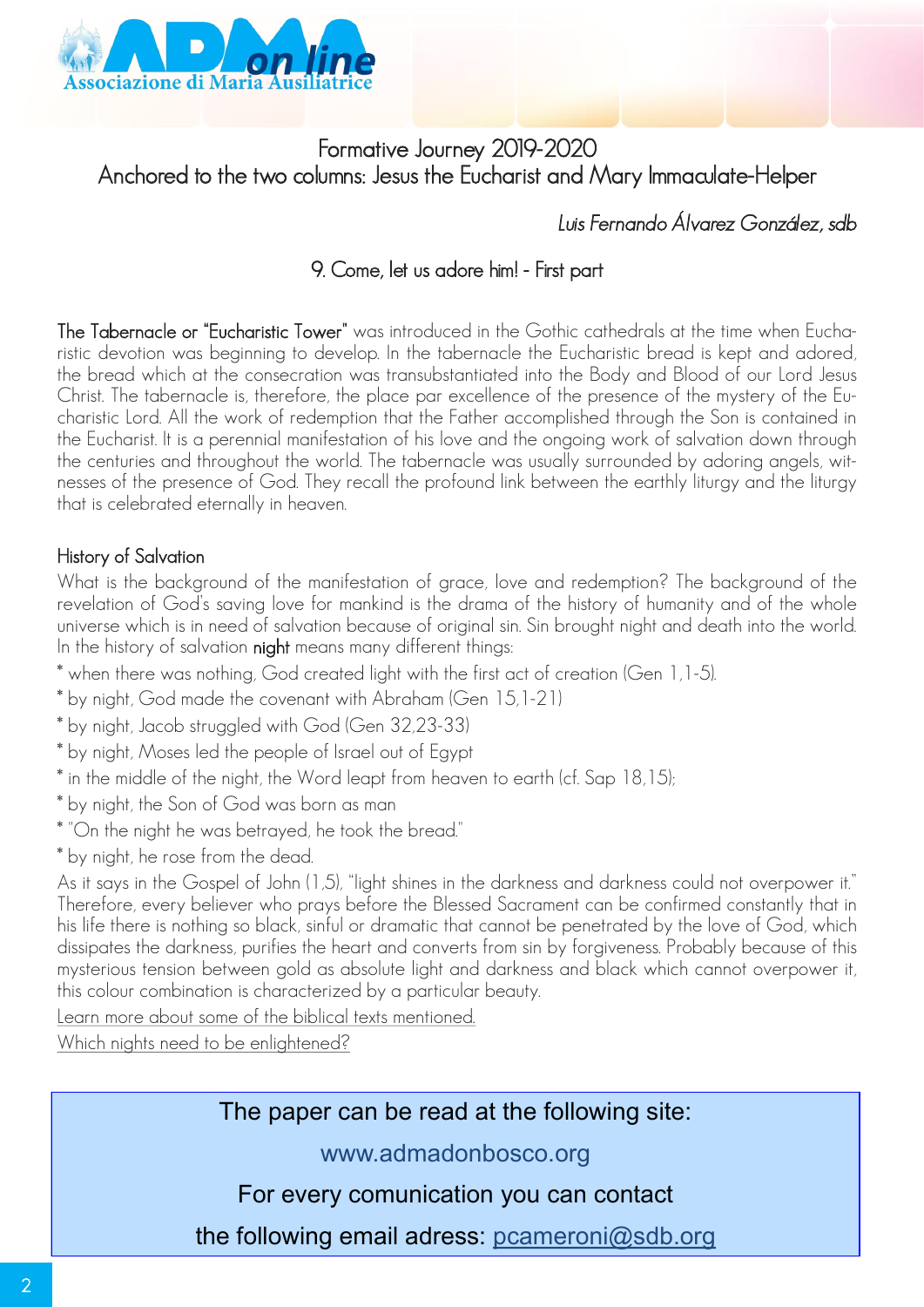



#### "They fell down and worshipped him"

"When Jesus was born in Bethlehem of Judea in the days of Herod the king, behold, wise men from the East came to Jerusalem, saying, "Where is he who has been born king of the Jews? For we have seen his star in the East and have come to worship him." When Herod the king heard this, he was troubled, and all Jerusalem with him; and assembling all the chief priests and scribes of the people, he inquired of them where the Christ was to be born. They told him, "In Bethlehem of Judea; for so it is written by the prophet: `And you, O Bethlehem, in the land of Judah, are by no means least among the rulers of Judah; for from you shall come a ruler who will govern my people Israel.'" Then Herod summoned the wise men secretly and ascertained from them what time the star appeared; and he sent them to Bethlehem, saying, "Go and search diligently for the child,

and when you have found him bring me word, that I too may come and worship him." When they had heard the king, they went their way; and lo, the star which they had seen in the East went before them, till it came to rest over the place where the child was. When they saw the star, they rejoiced exceedingly with great joy; and going into the house they saw the child with Mary his mother, and they fell down and worshipped him. Then, opening their treasures, they offered him gifts, gold and frankincense and myrrh. And being warned in a dream not to return to Herod, they departed to their own country by another way." (Mt 2,1-12)

The scene of the adoration of the Magi reminds us that in adoration we come into the real presence of the mystery of God in Christ, specifically in the Eucharist. The Magi remind us that their search for God ended with the discovery of a face. The Magi studied and searched through the stars, but their search reveals a clear and humble approach. At a certain moment they discover that they must go to Jerusalem and combine their search with divine revelation. In Jerusalem they do not introduce themselves with pride, but with absolute docility and openness. When they receive the information they need, they leave immediately to follow it. Eventually they discover that behind the stars there is not just something, as they had guessed, but Someone, a person with a precise face. When they combine their investigations with God's revelation, they arrive in Bethlehem, where they find a virgin who points out a child who is true God. Later they offer him their gifts, because the true recognition of the Other demands a concrete gesture. And they made a real gesture: first by their journey and then in adoration. In Jerusalem, on the other hand, the great experts of Scripture, who had shown the Magi where to go, remained at home: their knowledge was of no use to them except as a matter of pride. There is a knowledge that does not move you and does not make you undertake a journey perfectly compatible with what you are or what you want to be. The three kings reveal that there is another knowledge that moves people, makes you listen, ask, search, walk and find. This is the kind of knowledge that leads to salvation. The former will eventually reveal itself as the intelligence of the proud who until the end of the gospel will not be able to accept the Messiah. We too are called in adoration to insert ourselves in the path of the great wise seekers from the East.

Do you want to be in the presence of Jesus as a true and sincere worshipper?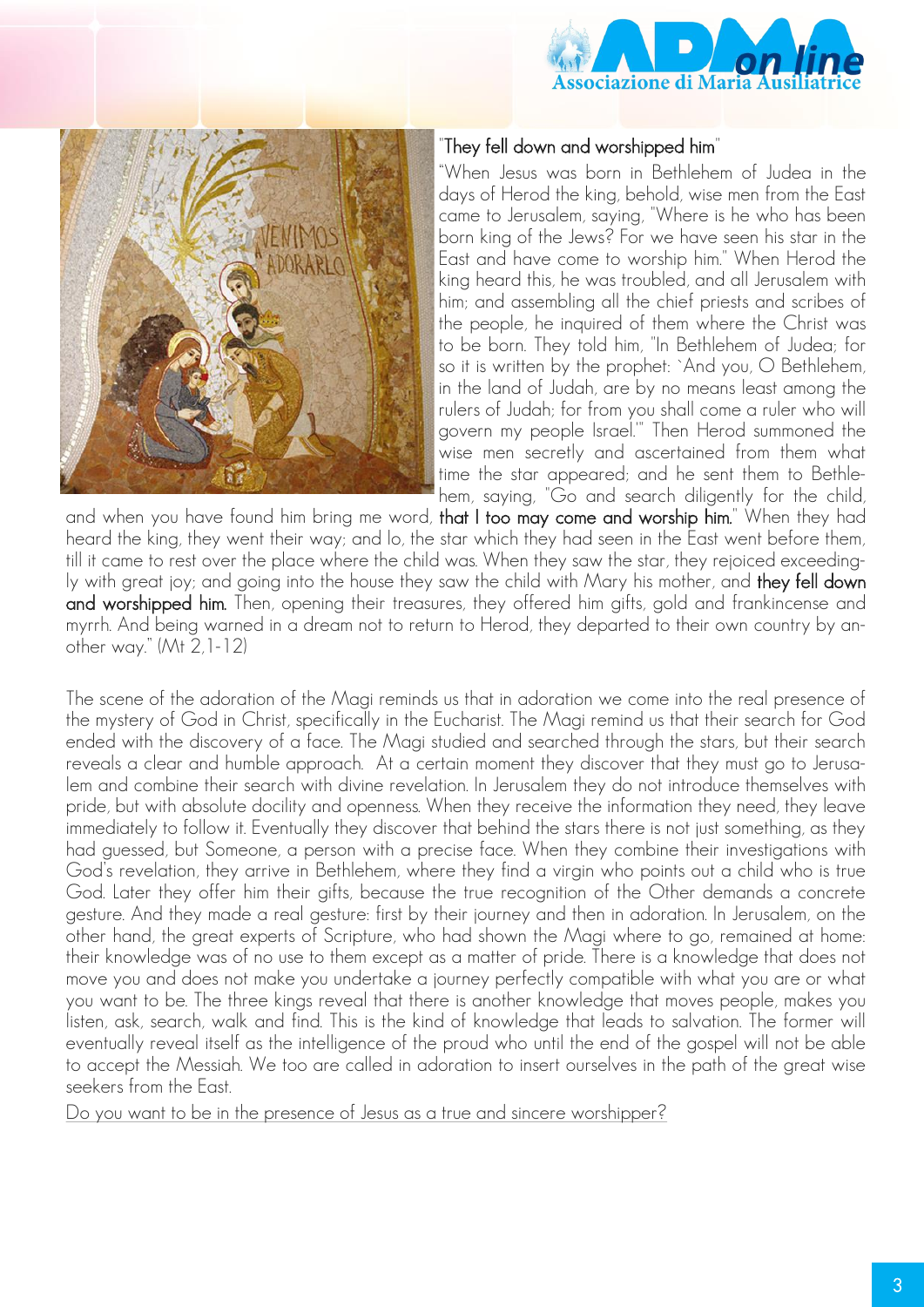

#### "*Everyone who is bitten shall look at it and live* "

*"From Mount Hor they set out by the way to the Red Sea, to go around the land of Edom; but the people became impatient on the way. The people spoke against God and against Moses, "Why have you brought us up out of Egypt to die in the wilderness? For there is no food and no water, and we detest this miserable food." Then the Lord sent poisonous serpents among the people, and they bit the people, so that many Israelites died. The people came to Moses and said, "We have sinned by speaking against the Lord and against you; pray to the Lord to take away the serpents from us." So Moses prayed for the people. And the Lord said to Moses, "Make a poisonous serpent, and set it on a pole; and everyone who is bitten shall look at it and live." So Moses made a serpent of bronze, and put it*  upon a pole; and whenever a serpent bit someone, that person would look at the serpent of bronze *and live."* 

*(Num. 21.4-9).*



In the episode of Moses and the bronze serpent in the desert, all who were bitten by a serpent and looked at the bronze serpent were healed. Both John (cf. Jn 3:14) and Paul (cf. 1 Cor 10:9) use this image. The man or woman who contemplates the bronze serpent in an attitude of prayer, although bitten by the serpent, remains unharmed. It means that by looking at Christ raised on the cross, like the serpent that Moses raised in the desert, with determination we can overcome and drive away the insidious serpent. The union with Christ that occurs so radically in the Eucharist makes the person safe from the evil of the world and the insinuations of the devil. In an era in which Christians must live so deeply immersed in the world and submerged by it, and therefore continually surrounded by the temptations of evil, one must know how to be in the world without being part of the world, one must be in the midst of evil but not get involved in the evil. The supreme evil is death that ends everything that exists, but whoever eats the Body of Christ and drinks his Blood, even if he dies, will live forever. (cf. Jn 6:51).

Can you keep your gaze fixed on Jesus? What poisonous bites do you need to be cured of?

"He went to him"

*Jesus replied, "A man was going down from Jerusalem to Jericho, and fell into the hands of robbers, who stripped* 

*him, beat him, and went away, leaving him half dead. Now by chance a priest was going down that road; and when he saw him, he passed by on the other side. So likewise a Levite, when he came to the place and saw him, passed by on the other side. But a Samaritan while travelling came near him; and*  when he saw him, **he was moved with pity. He went to him** and bandaged his wounds, having poured *oil and wine on them. Then he put him on his own animal, brought him to an inn, and took care of him. The next day he took out two denarii, gave them to the innkeeper, and said, "Take care of him; and when I come back, I will repay you whatever more you spend.' Which of these three, do you think, was a neighbour to the man who fell into the hands of the robbers?" He said, "The one who showed him mercy." Jesus said to him, "Go and do likewise."* (Lk 10,30-37).

When Christ took on a human body, he took on our wounded and sick humanity, destined for death. He is like a good Samaritan who bends over our beaten humanity, robbed and half-dead, and heals it. At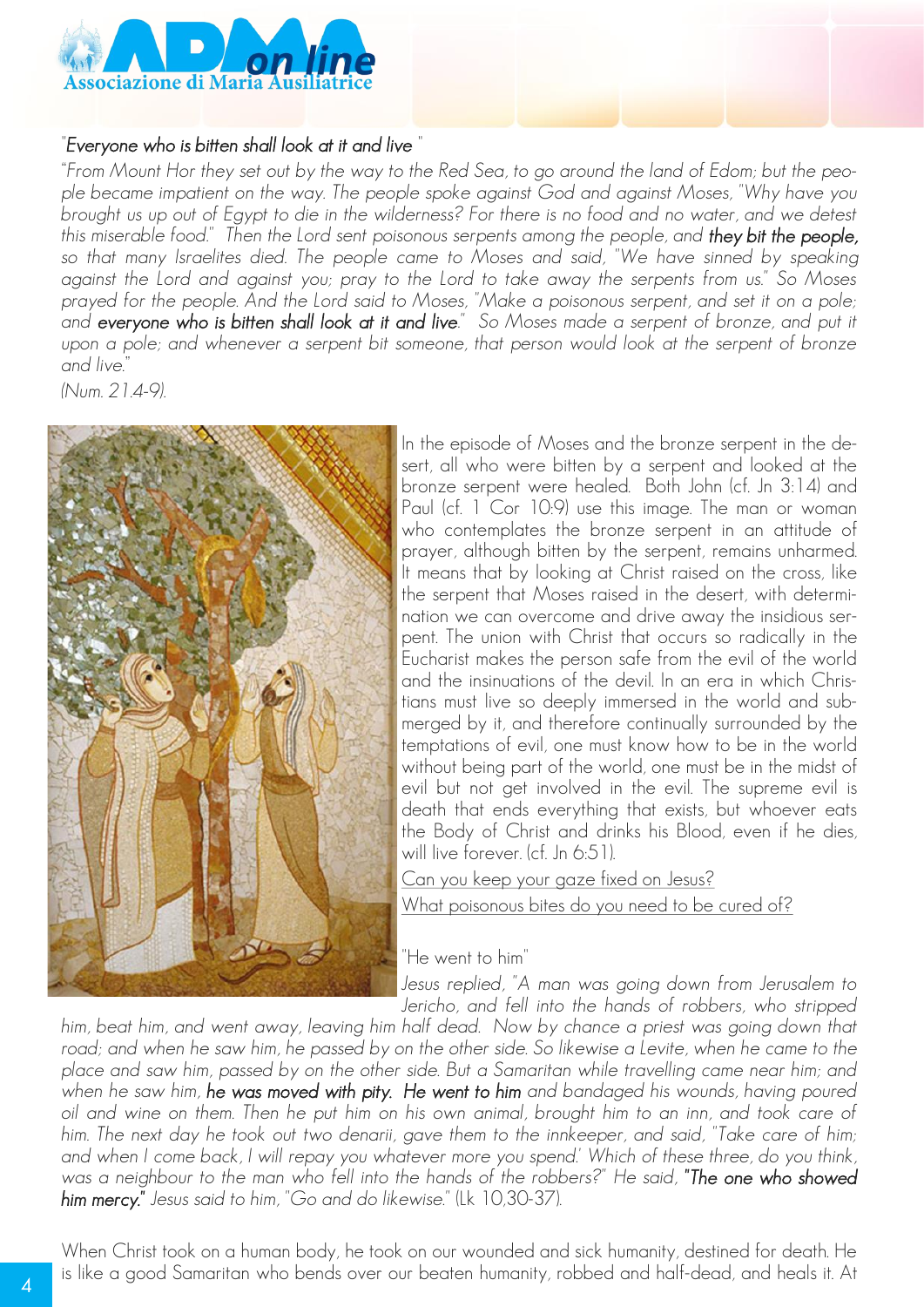

the same time, the Eucharist strengthens in us the new life received in baptism, making us a living part of the Body of Christ. Thus, having in us the life of Christ, a life that is no longer linked to the blood of our parents, but to the blood of Christ, we become capable of making the same gestures of Christ and of living not only according to Christ, but in Christ. Therefore, the Eucharist makes us capable of charity. Through us can pass that one love with which Christ loved us and which then takes place in the same scene of the Samaritan passes through us: "Everything you did to one of these little ones, you did it to me" (cf. Mt 25,40). Anyone who lives in love is snatched from death and kept in Christ for the resurrection, because love lasts forever. Thus, the Eucharist is the medicine of immortality because it shows us the unity of the two tables, that of the Eucharist and that of charity.

Do you experience the compassion of Christ the Good Samaritan?

Do you have compassion for those who are injured in body and soul?

Do you live the Eucharist as the pledge of immortality and eternal life?

#### Don Bosco apostle of frequent communion and the daily visit to the Blessed Sacrament.

• Don Bosco missed no opportunity to recommend that we never omit the daily visit to the Blessed Sacrament even if it is very brief, provided it is constant.

• There is nothing that the devil fears more than these two practices: a good communion and frequent visits to the Blessed Sacrament.

• The Sacred Tabernacle where the Blessed Sacrament is preserved in our churches is the source of every blessing and every grace. He is present in our churches and he is among us precisely to comfort us in our needs. Believe also, my dear children, anyone who is devoted to the Blessed Sacrament has a sure pledge of eternal salvation.

• The veneration of the Blessed Sacrament and devotion to the Blessed Virgin are two anchors for the health of our miserable humanity.

• I want you to fly on two spiritual wings. The first wing is devotion to the Blessed Virgin, the other is devotion to the Blessed Sacrament.

• Recommend warmly devotion to Mary Help of Christians and the Blessed Sacrament.

• Propose devotion to the Sacred Heart of Jesus. Always have in your mind the thought of God's love in the Holy Eucharist.

• If you can do nothing else, go before the Tabernacle if only to say an Our Father, Hail Mary and Glory. This is enough to make us strong against temptations, If you who have faith, make frequent visits to the Blessed Sacrament, make your meditation every day, provided it is not for a worldly end, I tell you, it is impossible for you to sin.

• Believe also, my dear children, everyone who is devoted to the Blessed Sacrament going frequently to communion and visiting Jesus Christ in the Tabernacle, has a sure pledge of eternal salvation.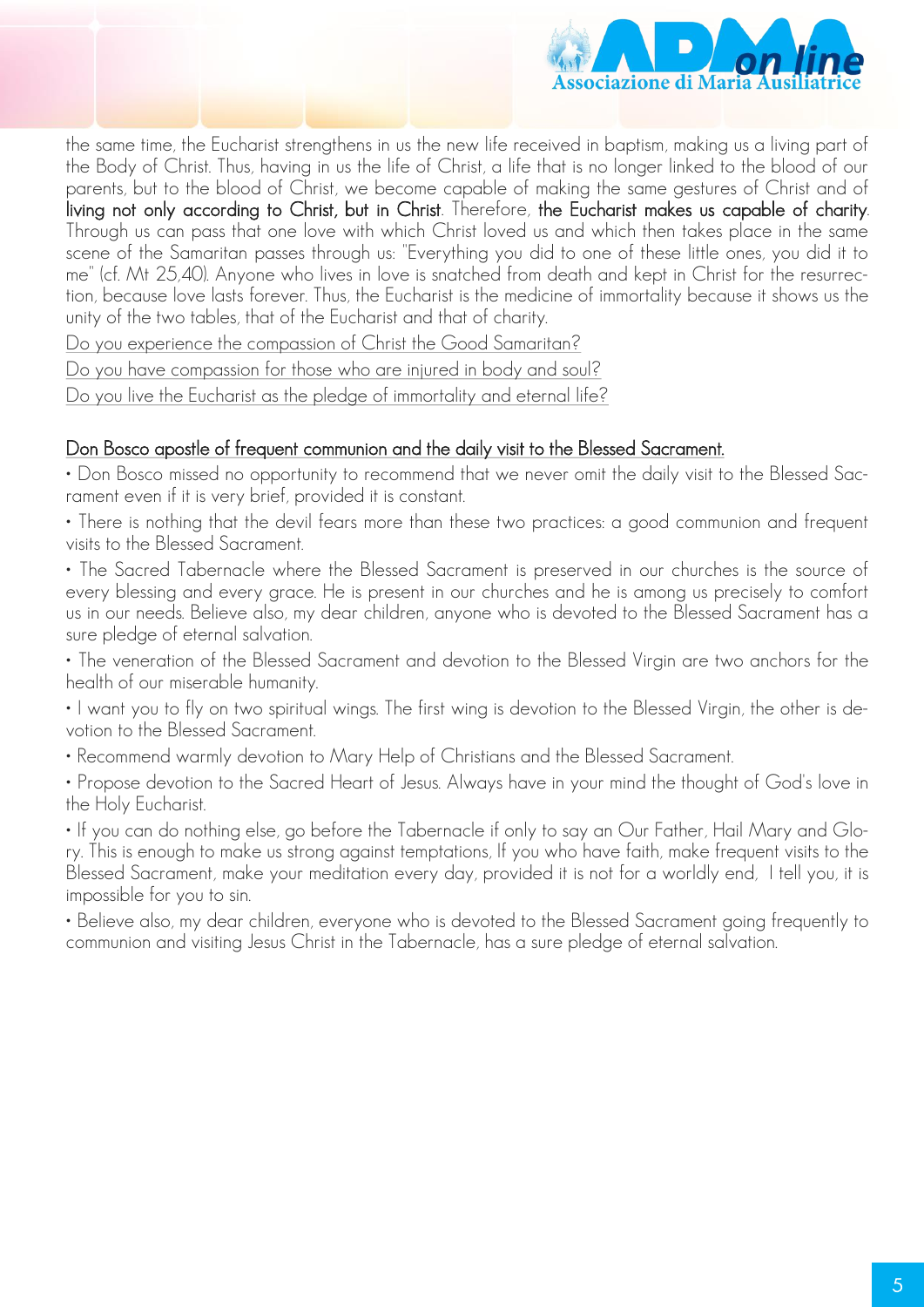

# FAMILY CHRONICLE

#### NEW WORLD DELEGATE FOR THE SALESIAN FAMILY FR JOAN LUÍS PLAYÀ



On 8 May 2020, the Rector Major, Fr Ángel Fernández Artime, publicly thanked Fr Eusebio Muñoz for his service for six years as Delegate of the Rector Major for the Salesian Family and announced his appointment as Director and Procurator of the Salesian Mission Office in Madrid, Spain. In a letter sent to the Salesian Family, whom he has served in recent years, Fr Muñoz thanked all the groups, and the leaders and superiors of the branches of the Salesian Family.

At the same time, the Rector Major announced the appointment of Fr Joan Luís Playà as the new World Delegate for the

Salesian Family. Born in Terrassa (Barcelona) in 1947, a former pupil of the Salesian House in Terrassa, he joined the Salesians in 1966 and was ordained priest in 1977. He studied pedagogy, adult education, pastoral theology and spiritual theology, and graduated in Moral Theology from the Faculty of Theology in Barcelona. He was called by the Rector Major to the headquarters in Rome from 2015 to 2020, as Central Assistant of the Volunteers of Don Bosco (VDB) and of the Volunteers with Don Bosco (CDB). Along with his new responsibility he will continue to be the central assistant of the VDB and CDB.

#### NOVENA TO MARY HELP OF CHRISTIANS 2020

This year the traditional novena of Mary Help of Christians, from 15 to 23 May, took on a very special mean-



ing given the health emergency caused by the spread of the Coronavirus, which for some months has been plaguing the whole of humanity. The novena is inspired by the Marian antiphon that runs along the entire Basilica of Mary Help of Christians in Turin, between the capitals of the pillars and the cornice, written in capital letters.

*"SANCTA MARIA, succurre miseris, iuva pusillanimes, refove flebiles, ora pro populo, interveni pro clero, intercedes pro devoto femineo sexu, sentiant omnes pec-*

*catores tuum iuvamen, quicumque tuum sanctum implorant auxilium" ("Holy Mary, come to the help of the help*less, strengthen the fainthearted, comfort the sorrowful, pray for the people, intervene on behalf of the clergy, *and intercede for all holy women consecrated to God. May all sinners and all who implore your holy feel the power of your assistance.")*

Every day, after a brief comment on each invocation, there was a presentation of a figure of holiness of our Salesian Family who lived at the time of an epidemic (Don Bosco, Mamma Margherita, the young Michael Rua, St Maria Domenica Mazzarello, Blessed Artemide Zatti, Venerable Andrea Beltrami, and Blessed Maria Troncatti). A practice for the day was then given. The service ended with the Act of Special Entrustment to Mary Help of Christians, calling on all to imitate Don Bosco by renewing their trust in Mary Most Holy, in this hour of great trial and suffering, but also of solidarity, faith and hope. The texts were prepared by Fr Pierluigi Cameroni, Spiritual Animator of ADMA and Postulator General.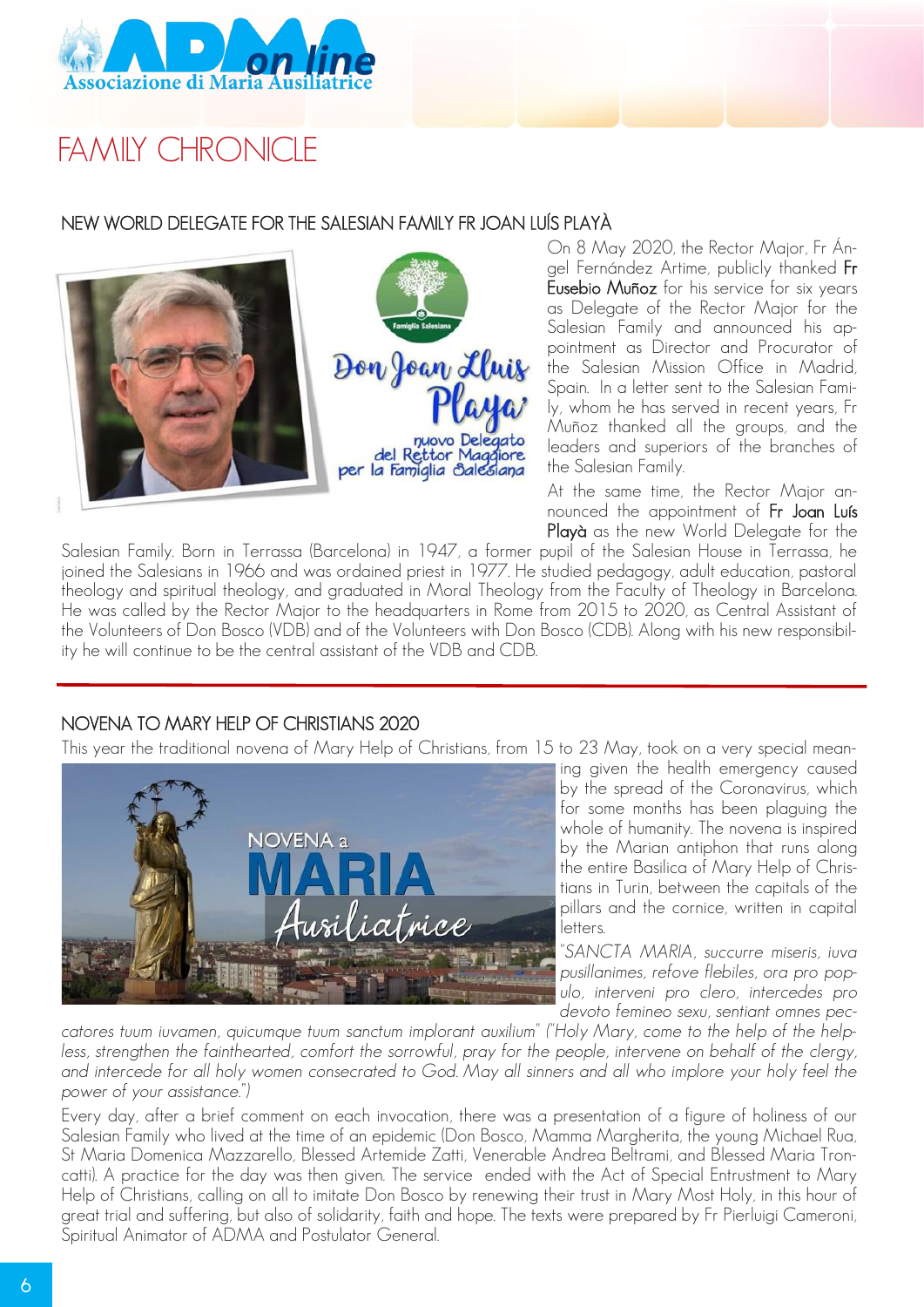

#### MAY 24, 2020 - FEAST OF MARY OUR HELP IN TIME OF CRISIS



"Our Lady of difficult times": that was the title given by the Rector Major Fr Ángel Fernández Artime on Sunday 24 May in the homily he gave during the young people's Mass for the Feast of Mary Help of Christians in the Basilica in Valdocco, Turin. These are difficult times for the whole of humanity, affected in different ways but united by the coronavirus pandemic. The theme of trust in God takes on new meaning when "we touch the precariousness of the human condition, and discover treasures contained in vessels of clay".

There were no despairing faces but many pleading faces among the faithful who attended the Basilica and courtyards of Valdocco that day. Many went to confession, sometimes with tears but also a lot of hope, as people recognized in Mary the woman who shared human pain and who helped to overcome it in the sacrifice of the Son.

The evening Rosary had contributions from Rome and Central America, to indicate the universality of the Salesian Family. The first contribution was from Mother Yvonne Reungoat, Mother General of the Daughters of Mary Help of Christians. This was certainly more than just a symbolic passage. It indicated the theme of this celebration, which this year had to do without the "beautiful grand procession", as was said by the representatives of the Association of Mary Help of Christians (ADMA) who led the last decade of the Rosary.

#### ASSOCIAZIONE DE' DIVOTI DI MARIA AUSILIATRICE (1869) - *CRITICAL EDITION BY DON BRUNO BORDIGNON, SDB*

The two-year period 1868-69 almost certainly represented the most important and fruitful period for Don Bosco's development and propagation of devotion to Our Lady under the title of "Help of Christians". In 1868 he published a booklet entitled *Maraviglie della Madre di Dio invocata sotto il titolo di Maria Ausiliatrice*

(The marvels of the Mother of God invoked under the title of Mary Help of Christians). It includes a description of the plan, construction and consecration of the church of Mary Help of Christians, as well as "the proof" that Mary is the help of Christians.

In 1868 also, the volume *Remembrances of a solemnity in honour of Mary Help of Christians* was published. In it there is a description of the ceremony of consecration of the Temple of Mary Help of Christians in Valdocco. Then in 1869 Don Bosco published the article that interests us here, namely The Association of the Devotees of Mary Help of Christians canonically erected in the church dedicated to her in Turin. The subtitle specifies that there is also *a brief history of this title*, by Don Bosco himself.

"In the church in Turin dedicated to Mary Help of Christians, with the authorization of the Archbishop of Turin, an association of her devotees is canonically established. Its aim is to promote the glories of the divine Mother of the Saviour, to merit her protection in life and particularly at the point of death. Two special means are proposed: